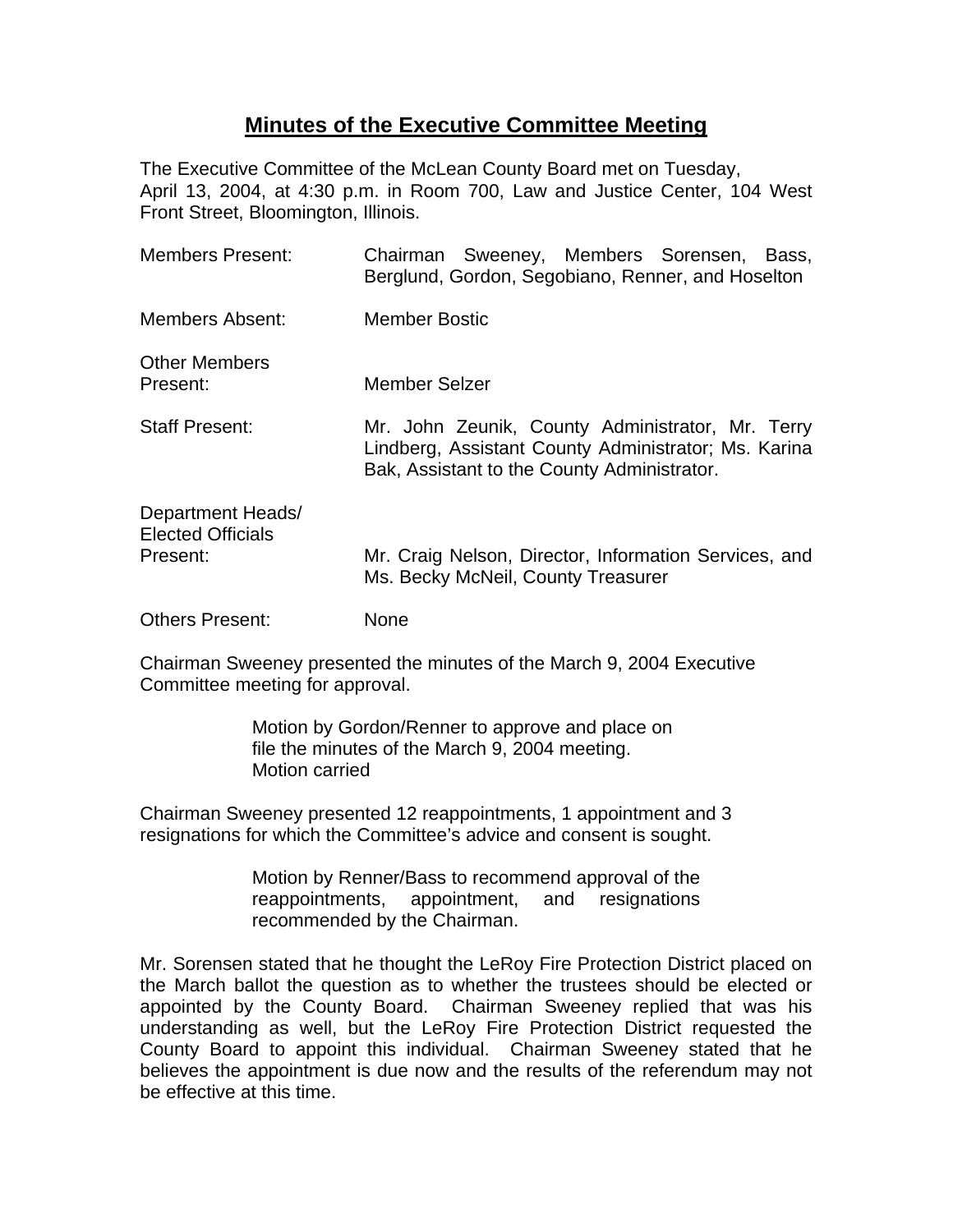Motion carried.

Chairman Sweeney informed the Committee that the next item was to award bid for the property tax administration software and asked Mr. Nelson to present this item.

Mr. Nelson stated that Information Services issued a request for bids on the Property Tax Administration Software. Three bids were received (Manatron, DevNet Inc., and Cole Layer Trumble (CLT)). Mr. Nelson advised the Committee asked each company to demonstrate costs over a three-year period so that the maintenance costs could be examined as well as the purchase prices. The base bid price shows that Manatron is the lowest by about \$4,000.00 over a three-year period.

Mr. Nelson said he followed up with the vendors to inquire how each firm would handle exceptions to the bid. DevNet had about 16 exceptions and Manatron had about 40 exceptions. DevNet said that any exceptions would be included in their base bid price. Manatron quoted \$80.00 to \$120.00 per hour to fix each of the exceptions listed in their bid.

With that being said, Mr. Nelson, and the Property Tax work group of the County Treasurer, County Clerk, and the Supervisor of Assessment are recommending to the Committee that DevNet be awarded the bid.

> Motion by Renner/Gordon to award the bid for Property Tax Administration software to DevNet, Inc. Motion carried.

Chairman Sweeney announced the next item for action is a request to contract for broadband services. Chairman Sweeney asked Mr. Nelson to present his second item for action.

Mr. Nelson stated that the County has an opportunity to replace the current T-1 service, that is provided by Verizon. A-5.com has offered to provide the County with T-1 service and incorporate the County's internet lines as well. The overall price with A5.com is less expensive for the County. There are a couple of departments where the price would be a little bit higher, but those T-1 lines need to have the speed increased, so that IS can accomplish the upgrades that need to be done.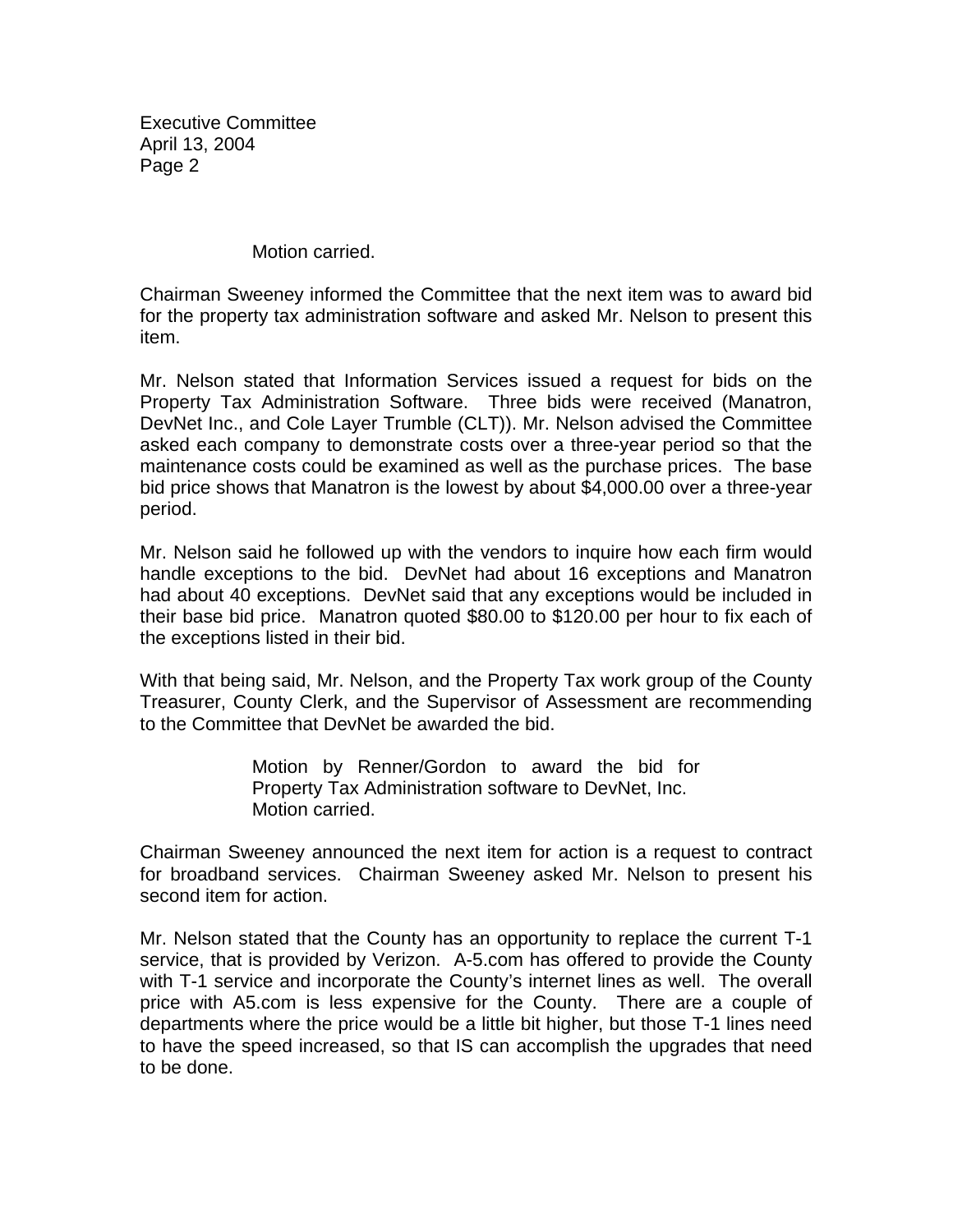> Motion by Renner/Hoselton to approve the contract for boardband services with A-5.com, as recommended by Information Services. Motion carried.

Chairman Sweeney stated the next item is the report of the standing Committees.

Mr. Matt Sorensen, Chairman of the Finance Committee, Mr. Sorensen noted that the Finance Committee brings four items for action to the Committee. Mr. Sorensen said all four of the items are related and will be taken as one motion. The Finance Committee is requesting approval of a State Fiscal Year 2005 Section 5311 Non-Metro Public Transportation Operating Assistance Grant Application and Intercity Bus Grant Application, a 2004 Consolidated Vehicle Procurement Application, the Purchase of a Service Agreement between McLean County and Meadows Mennonite Retirement Community, and a Motor Lease Agreement.

> Motion by Sorensen/Berglund to approve State Fiscal Year 2005 Section 5311 Non-Metro Public Transportation Operating Assistance Grant Application and Intercity Bus Grant Application, a 2004 Consolidated Vehicle Procurement Application, the Purchase of a Service Agreement between McLean County and Meadows Mennonite Retirement Community, and a Motor Lease Agreement. Motion carried.

There were no further questions for Mr. Sorensen.

Mr. Tari Renner, Chairman, Justice Committee, informed the Committee that he has one item for action to present. It is a request to approve an Emergency Appropriation Ordinance Amending the Fiscal Year 2004 Combined Annual Appropriation and Budget Ordinance – State's Attorney's Office 0020 – DCFS Grant for Children's Advocacy Center Attorney. Mr. Renner stated that this was overlooked in January and this is a housekeeping item.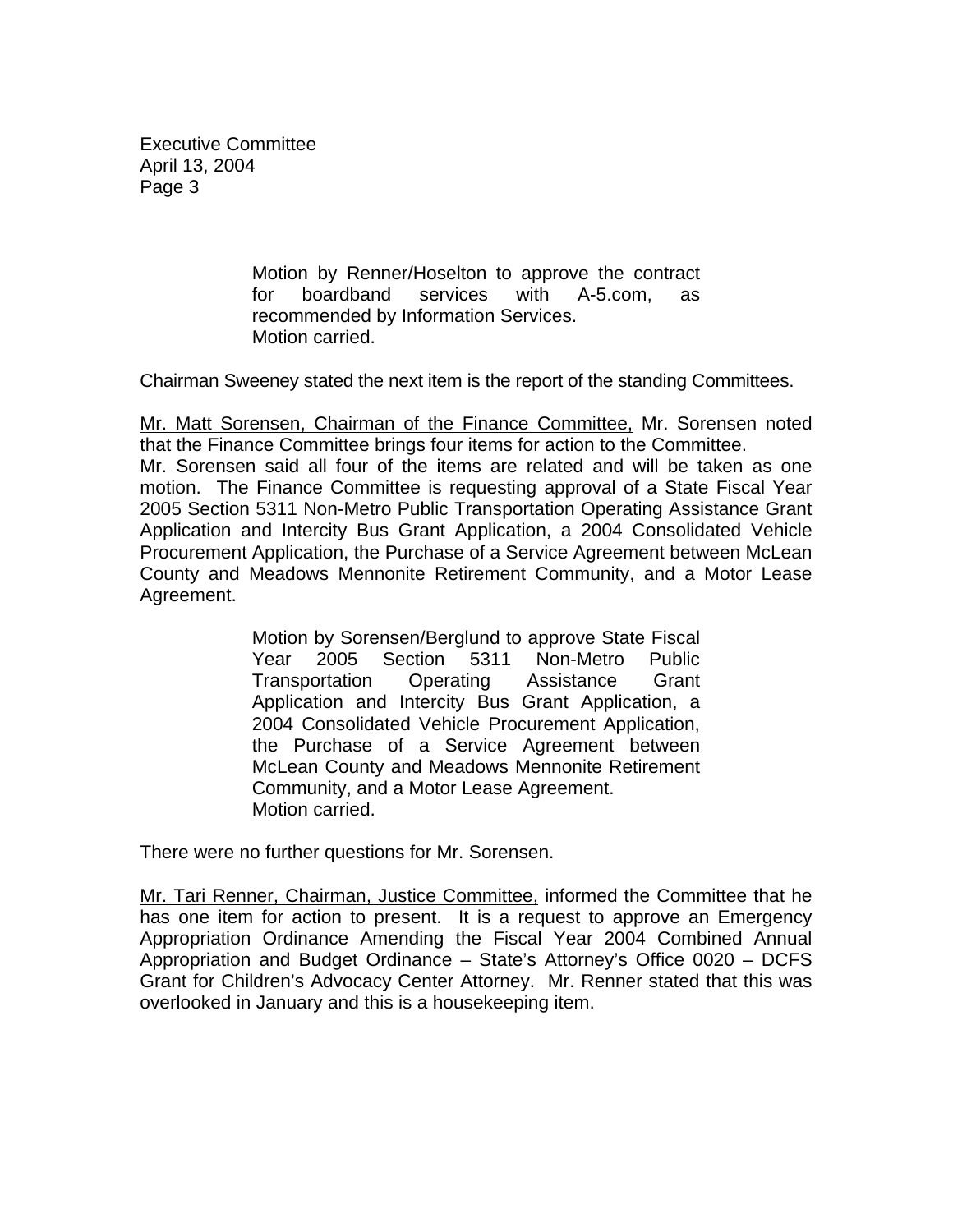> Motion by Renner/Sorensen to approve the Emergency Appropriation Ordinance Amending the Fiscal Year 2004 Combined Annual Appropriation and Budget Ordinance – State's Attorney's Office 0020 – DCFS Grant for Children's Advocacy Center Attorney. Motion carried.

There were no further questions for Mr. Renner.

Mr. George Gordon, Chairman, Land Use Committee, informed the Committee that Land Use has one item for action. The action item is a request for approval of an Emergency Appropriation Ordinance Amending the Fiscal Year 2004 Combined Annual Appropriation and Budget Ordinance to allow Distribution of Funds to the McLean County Regional Planning Commission from an Illinois Tomorrow Grant.

> Motion by Gordon/Berglund to approve the Emergency Appropriation Ordinance Amending the Fiscal Year 2004 Combined Annual Appropriation and Budget Ordinance to allow Distriburion of Funds to the McLean County Regional Planning Commission from an Illinos. Motion carried.

There were no other questions for Mr. Gordon.

Mr. David Selzer, Vice-Chairman, Property Committee, informed the Committee that he has two items for action both related to the old McLean County Courthouse. The first item for action is a proposed contract between the Public Building Commission and Kajima Construction Services for Renovation of the Dome and Roof Areas of the McLean County Museum of History located at the old McLean County Courthouse.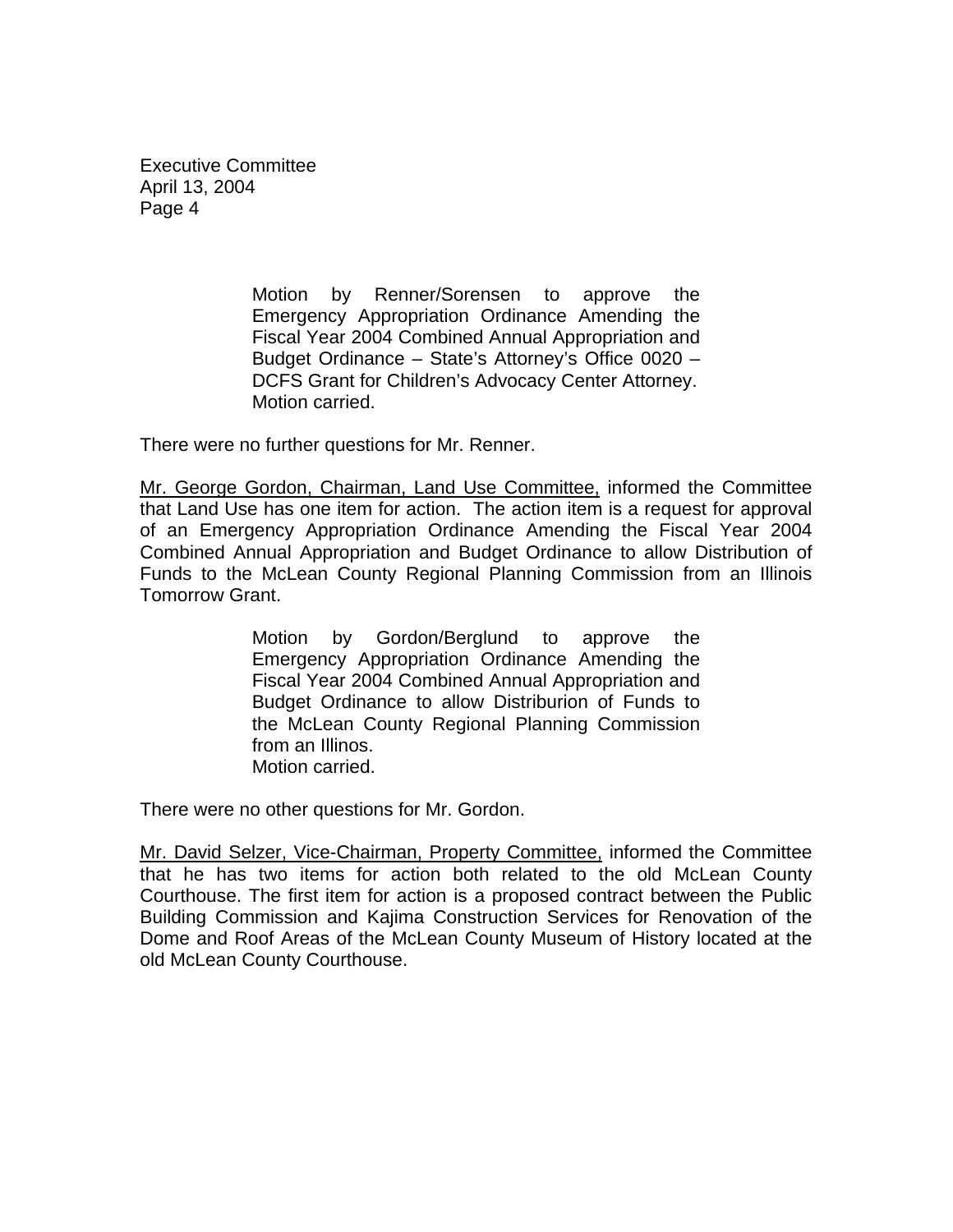> Motion by Selzer/Sorensen to recommend approval of the contract between the Public Building Commission and Kajima Construction Services for Renovation of the Dome and Roof Areas of the McLean County Museum of History located at the old McLean County Courthouse.

Mr. Hoselton stated that he remembered the Committee saying that the proceeds from the sale of the McBarnes Building were not going to be used for this renovation project. Now the Committee is recommending that the proceeds be used for this project. Mr. Hoselton said that he is bothered by how much the architect missed the bid price. Mr. Hoselton expressed his concern about the 15% contingency fund. Mr. Hoselton advised the Committee that he is not satisfied with how things are going with this project.

Mr. Bass stated that the PBC is advantageous to the group because of the 0% interest situation.

Mr. Segobiano noted that it may be advantageous, but what is the purpose of PBC to circumvent the electorate.

Chairman Sweeney asked if there were any other questions or comments. Hearing none, Chairman Sweeney called for a vote on the motion.

> Motion carried with Members Hoselton and Bass voting "No".

Mr. Selzer presented the second. It is a request for Approval of the Financing the of Renovation and Restoration of the Dome and Roof Areas of the McLean County Courthouse Project.

> Motion by Selzer/Renner to approve the request for Financing of the Renovation and Restoration of Dome and Roof Areas of the Old McLean County Courthouse Project.

Mr. Segobiano stated he planned to vote "no" on this issue because he feels that there are other issues within the County where the proceeds from the sale of the McBarnes Building could be used. Mr. Segobiano feels that the Old Courthouse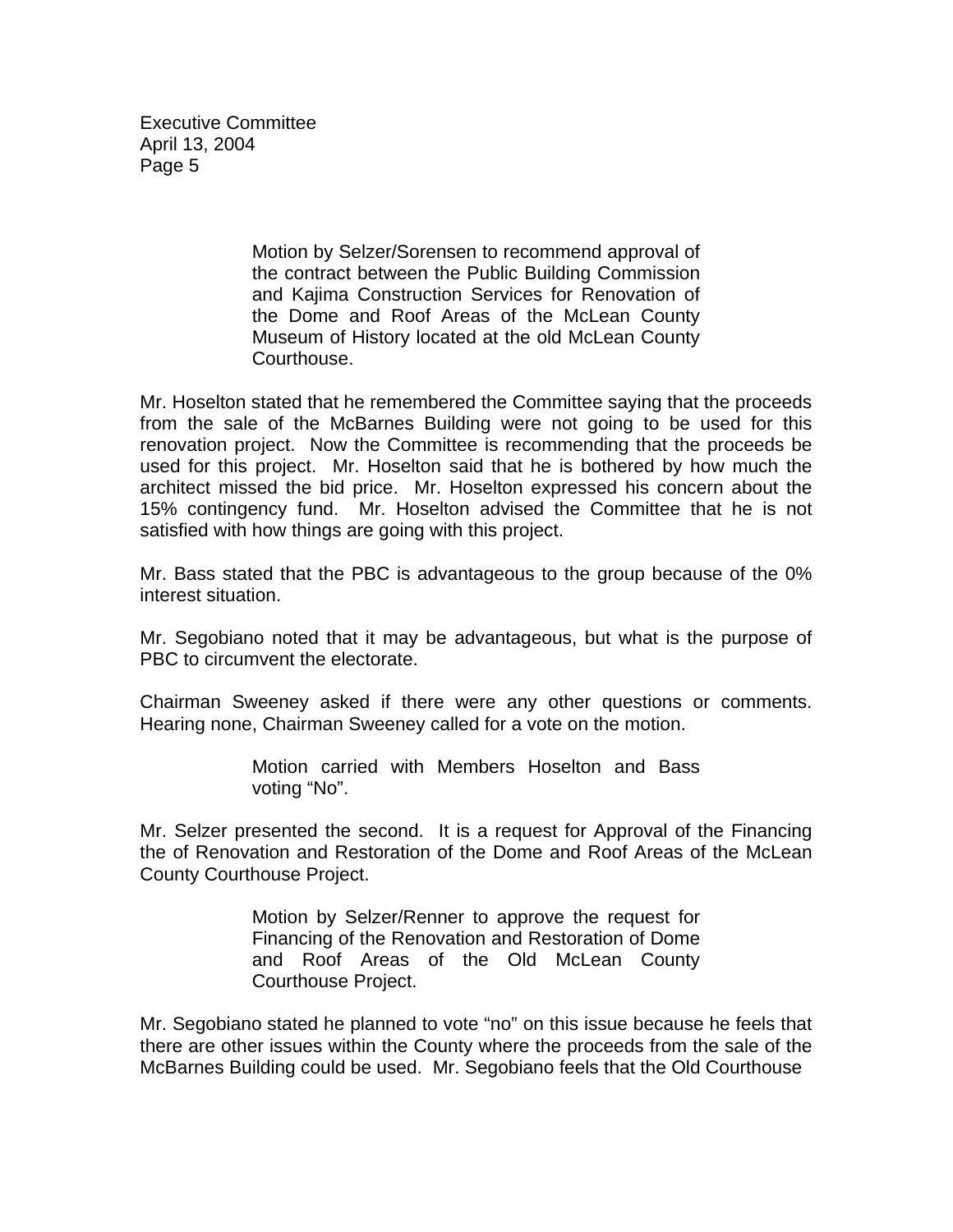is bleeding the County to death. He stated we are subsidizing the building with a \$145,000.00. He would like to see us move away from funding the Old Courthouse and get back to taking care of County Government and the departments. Mr. Segobiano stated he is not opposed to the Historical Society but the Board needs to stand first for the County departments. The Historical Society should be responsible for their endeavors.

> Motion carried with Members Hoselton and Segobiano voting "No".

Mr. Selzer informed the Committee that the other coffee shops in town were contacted, but they did not have any interest in the idea of placing a coffee kiosk in the lobby of the Law and Justice Center at this time.

There were no other questions for Mr. Selzer.

Mr. Duffy Bass, Chairman, Transportation Committee, stated that the Transportation Committee has one action item to bring before the Committee. The action item is a Stipulated Agreement Number 1088 between the State of Illinois Commerce Commission acting by and through the State of Illinois Department of Transportation for Improvement of the Norfolk Southern Railway Company's track in Dry Grove Township to provide automatic flashing light signals and gates at the Norfolk Southern Railways crossing at County Highway 18 and Danvers-Yuton Road.

> Motion by Bass/Hoselton to approve Stipulated Agreement Number 1088 between the State of Illinois acting by and through the State of Illinois Department of Transportation for improvement of the Norfolk Southern Railway Company's track in Dry Grove Township to provide automatic flashing light signals and gates at the Norfolk Southern Railways crossing at County Highway 18 and Danvers-Yuton Road. Motion carried.

There were no other questions for Mr. Bass.

Chairman Sweeney stated that the next item is the report of the County Administrator.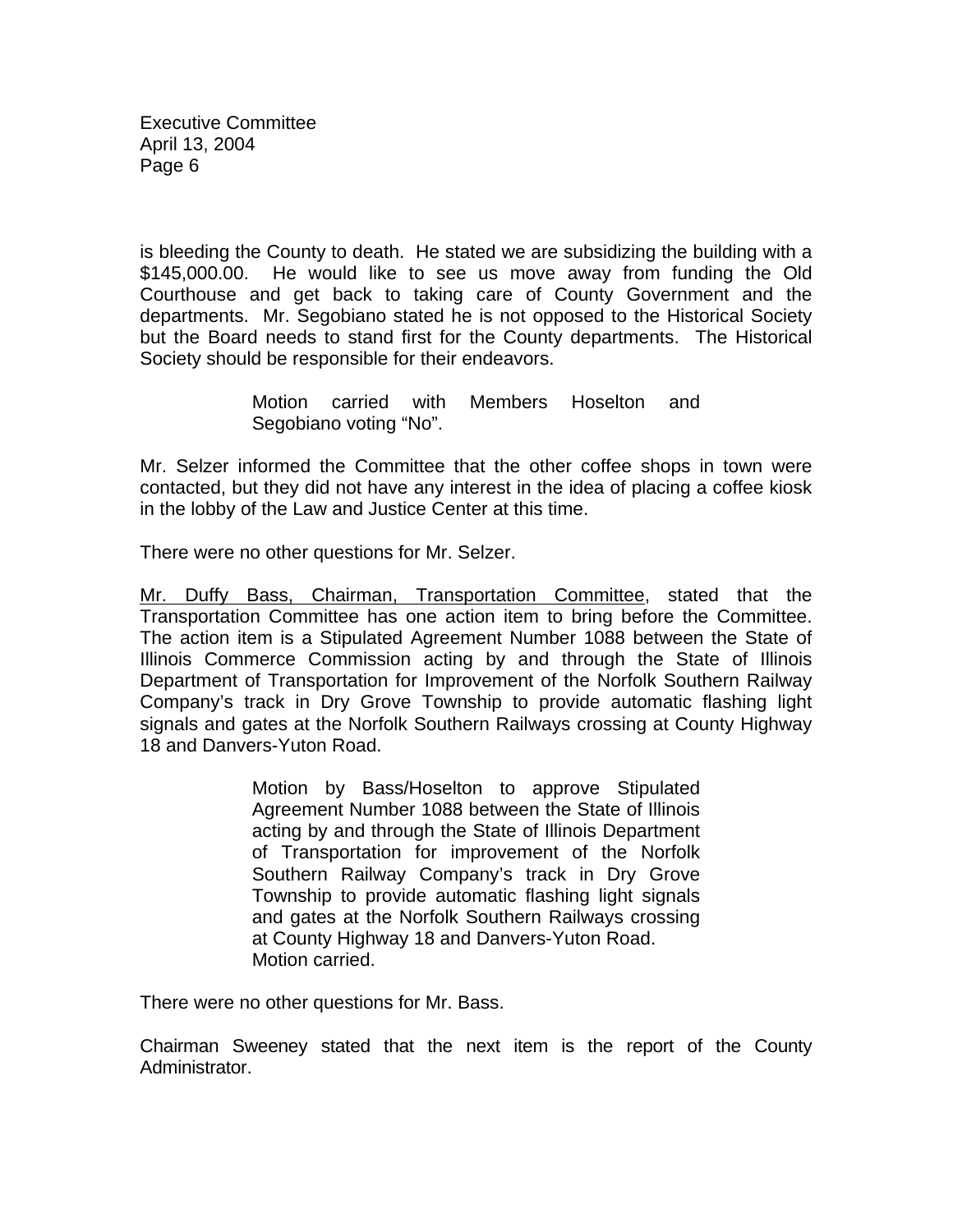Mr. Zeunik wanted to make a follow-up comment in regards to the action the Committee took earlier today in regards to the purchase of the Property Tax Administration Software. He stated that this has been a goal that he has put forward for a number of years and will give the County the ability to move off of the accelerated property tax billing cycle. This will allow the County to generate one tax bill, which will have the full amount of the owed. The property tax bill can then be paid in one lump payment or two equal installments.

Mr. Zeunik said that Mr. Kahman, the Supervisor of Assessments, is working with all township assessors to make sure that all of the township assessment books are turned in by September 1, 2004 to allow for the 2004 tax bills to be produced with the new software. Both Mr. Zeunik and Mr. Kahman feel that this can happen this year.

Mr. Zeunik said he wanted to commend Mr. Nelson for the work he has done with the County Departments, to find a product that meets everyone's needs and requirements. He feels that this is a major step for the County.

Mr. Sweeney asked Mr. Zeunik out of 102 counties, where McLean County stood in terms of using accelerated billing. Mr. Zeunik replied that McLean County is one of three Counties in Illinois that use accelerated billing.

There were no other questions for Mr. Zeunik.

There was no other business or communications for the Committee.

Chairman Sweeney presented the March 31, 2004 bills as recommended and transmitted by the County Auditor for payment. The fund total for this month is \$418,312.18.